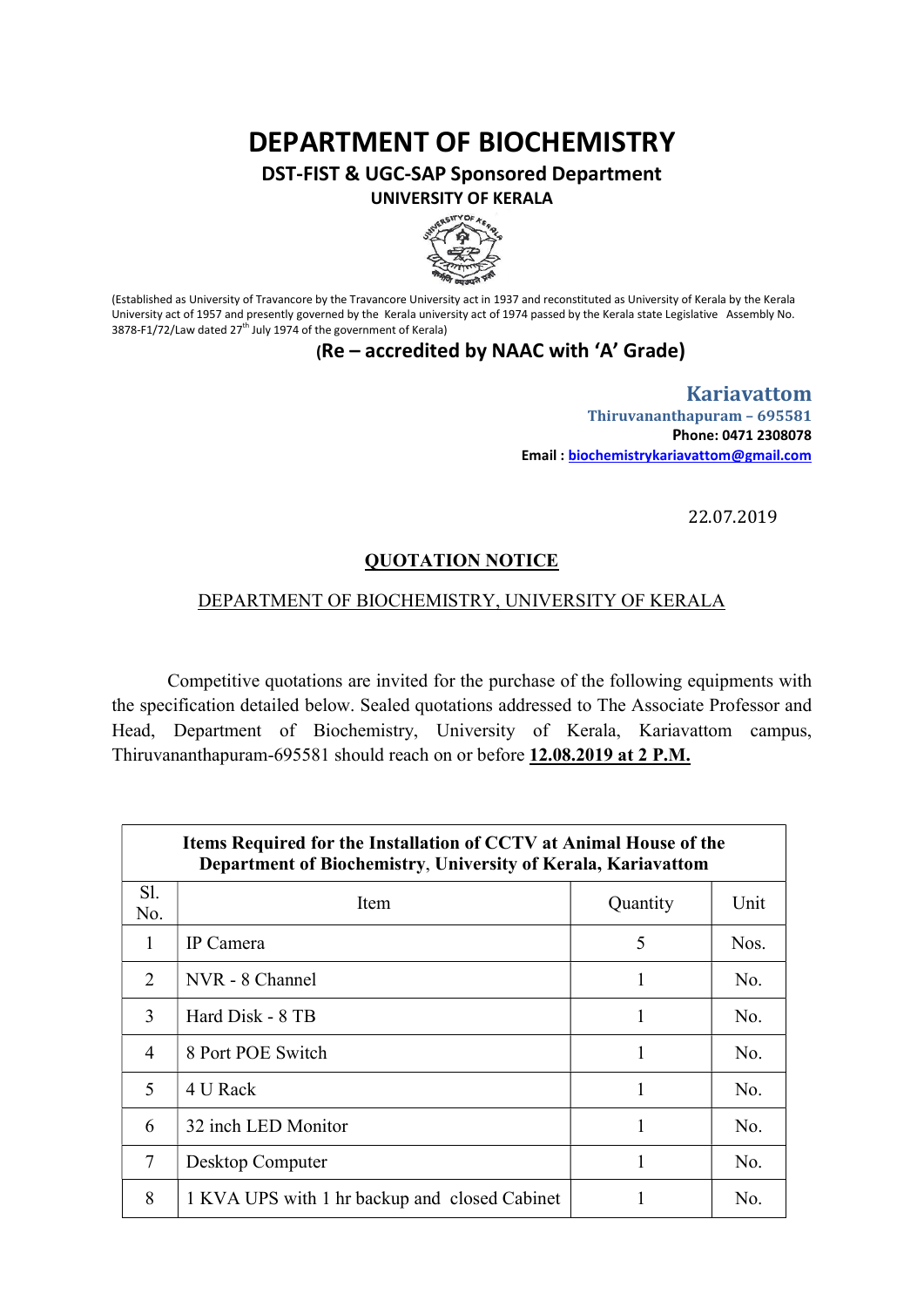|                | <b>Networking Items</b>           |                |             |
|----------------|-----------------------------------|----------------|-------------|
| $\mathbf{1}$   | Cat6 UTP Cable                    |                |             |
| $\overline{2}$ | <b>Information Outlet</b>         | $\overline{2}$ | Nos.        |
| 3              | Single shutter faceplate          | $\overline{2}$ | Nos.        |
| $\overline{4}$ | $3/3$ SMB (box)                   | $\overline{2}$ | Nos.        |
| 5              | RJ 45 Connectors                  | 15             | Nos.        |
| 6              | 32mm White PVC Pipe               | 75             | <b>Mtrs</b> |
| $\tau$         | Cat 6 1mtr Patch cord             | $\mathbf{1}$   | Nos.        |
| 8              | Cat 6 2mtr Patch cord             | $\overline{2}$ | No.         |
|                | Labour                            |                |             |
| $\mathbf{1}$   | <b>Installation of Cameras</b>    | 5              | Nos.        |
| $\overline{2}$ | Installation of NVR - 8 Channel   | 1              | No.         |
| 3              | Installation of 8 Port POE Switch | 1              | No.         |
| $\overline{4}$ | Installation of 4 U Rack          | 1              | No.         |
| 5              | Cat6 UTP Laying Charges           | 180            | <b>Mtrs</b> |
| 6              | RJ 45 / IO Termination Charges    | 15             | Nos.        |
| $\tau$         | <b>Faceplate Fixing Charges</b>   | $\overline{2}$ | Nos.        |
| 8              | 3/3 PVC Box fixing Charges        | $\overline{2}$ | Nos.        |
| 9              | 32mm PVC Pipe Laying Charges      | 75             | <b>Mtrs</b> |

## TECHNICAL SPECIFICATION REQUIRED FOR ACTIVE **COMPONENTS**

| <b>4MP bullet Network camera</b> |  |
|----------------------------------|--|
| 4 MP resolution                  |  |
| Video compression H.264 or H.265 |  |
| Multiple video streaming         |  |
| Day/night : Auto                 |  |
| IP 66 or better                  |  |
| Onvif support                    |  |
| Alarm trigger Motion Detection   |  |
| Focal length 3.6 mm or less      |  |
| IR range 20m                     |  |
| True WDR of 120 dB minimum       |  |
| Power Source: PoE                |  |